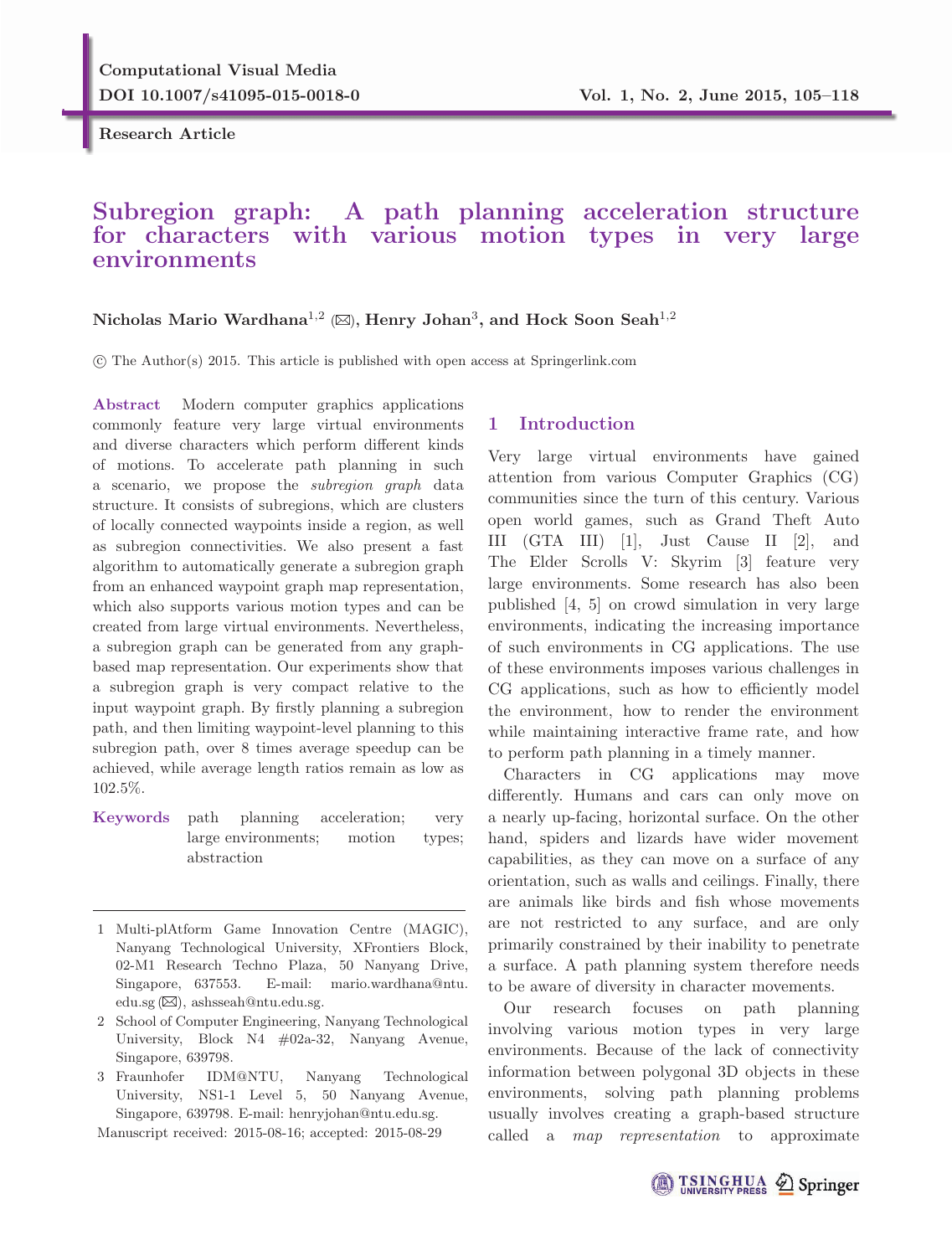the virtual environment. Some common map representations include the waypoint graph and navigation mesh. A waypoint graph, also known as a roadmap, contains waypoints, which describe important features in the environment such as corners and openings, and waypoint connectivities. A navigation mesh, on the other hand, approximates walkable surfaces with interconnected triangles or convex polygons.

Recently, Wardhana et al. [6] proposed the enhanced waypoint graph, which supports various motion types and can be automatically generated given a very large virtual environment. We briefly introduce this structure in Section 3. It addresses the issue of large environments by generating local waypoint graphs which are connected into the final waypoint graph. Unlike a navigation mesh, the use of a waypoint graph makes it possible for characters to perform "free-flying" motion which is not restricted to a surface. Edges are labelled with motion type, and only edges that support the character's motion type are traversed during path planning. In spite of its benefits, this mechanism makes use of  $A^*$  [7] directly on the very large generated waypoint graph. It is consequently impractical, as the interactivity of the application is reduced.

In Section 4, we present the subregion graph, a path planning acceleration structure that consists of subregions, which are clusters of locally connected waypoints inside one region, and subregion connectivities. By planning a subregion path between two points, only waypoints inside the subregion path need be considered, thus reducing the number of visited waypoints and consequently accelerating path planning. In Section 5, we present an algorithm to automatically generate the subregion graph from an enhanced waypoint graph, taking into account the motion types. We also show in Section 5.3 that our algorithm works for any kind of graph-based map representation. A two-step path planning algorithm which uses the subregion graph for path planning is presented in Section 6.

In Section 7, we report the outcomes of some experiments to evaluate performance and the results of both our generation and path planning algorithms. These experiments show that while a subregion graph needs little space relative to the input waypoint graph, it has the capability to

accelerate path planning for characters with various motion types in very large virtual environments.

Our contributions can be summarised as follows.

- An extension to the enhanced waypoint graph which adds support for adhesive motion.
- The subregion graph, a compact data structure to accelerate path planning for various motion types in very large virtual environments.
- A fast method to automatically generate a subregion graph, given an enhanced waypoint graph and a set of motion types.
- A method to generate a subregion graph from any graph-based map representation.

## **2 Related work**

A number of abstraction-based techniques have been proposed to accelerate path planning on large graphs. In this section, we categorise these techniques into node-centred, subdivision-based, and node/edge-importance-based. Non-abstractionbased algorithms are also briefly discussed here. Our technique primarily differs from these techniques in its support for different motion types. In addition, our technique generates smaller graphs in shorter time. More detailed comparisons can be found in Section 7.3.

## **2.1 Node-centred abstraction**

This class of abstraction techniques selects some nodes from the graph, then expands from those nodes by following certain rules to create abstractions. Holtë et al. [8] proposed STAR abstraction, which groups vertices within a certain distance from a particular vertex into a single abstraction. To refine abstract paths, an alternating search direction (AltO) technique is used, which creates a tree rooted at the goal abstraction to the level equal to the starting abstraction's, then backtracks from the starting abstraction to the goal only by climbing back up the tree.

Sturtevant and Buro [9] presented a pathfinding technique called *Partial-Refinement*  $A^*$  (PRA<sup>\*</sup>). In this work, the abstraction is multi-level and cliquebased, as it is done by grouping at most four vertices into one node at a higher hierarchy level, and repeating this process until further abstraction is impossible. The pathfinding algorithm starts from the immediate common parent of the starting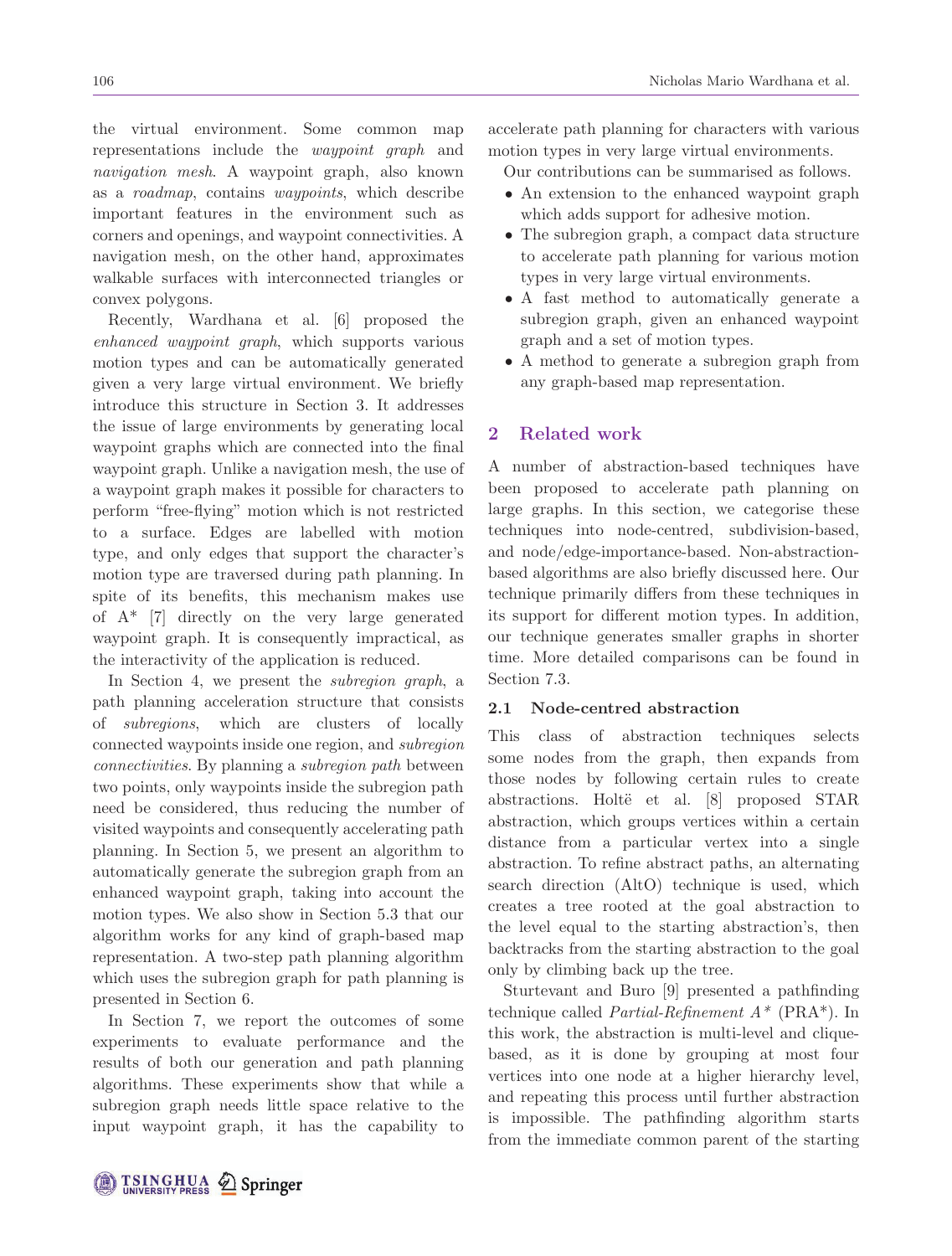and goal vertices, and partially refines the path by running A\* between vertices in the lower hierarchy level, truncating the path with every refinement. Bulitko et al. [10] combined abstraction with an ability to learn and improve heuristics in *path* refinement learning real-time search (PR LRTS), using the same abstraction structure as in PRA\*.

## **2.2 Subdivision-based abstraction**

In this category, some constraints are explicitly determined to subdivide the original graph and separate the abstractions. Various structures provide constraints. In the multiway separator approach [11, 12], the constraints are pre-selected boundary nodes. Shortest paths between every pair of boundary nodes are recorded, so that only further refinements need be done during the path planning step.

Geometric containers [13] and arc-flag [14–16] use an overlaid 2D grid on the input graph to limit subdivision, and when planning a path to a vertex, only edges marked with the region containing that vertex are considered. The former technique associates every edge to the cell (referred to as a container) that contains nodes, whose shortest paths from one end of the edge to these nodes start with this edge. The latter marks whether an edge is in any shortest path to a region in the grid. Using similar mechanisms, the grid-exclusive *Annotated* Hierarchical  $A^*$  (AHA<sup>\*</sup>) method [17] uses boundary cells (called entrances) on the higher-level grid as subdivision constraints.

Mould and Horsch's HTAP [18] is a hierarchical structure constructed by selecting one node from a region to be brought to the upper level, identifying the nodes to belong to this upper level node using Voronoi cells, and connecting inter-level edges. A path can be found by performing  $A^*$  on a higher hierarchical level, and the resulting path is used as a guide for lower level path planning.

### **2.3 Node/edge-importance-based**

This class of technique modifies Dijkstra's or the A\* algorithm by filtering the nodes or edges it considers depending on their importance with respect to shortest paths between every pair of nodes. To prune node traversal, Gutman [19] used the concept of reach of a vertex, which is high if the vertex is in shortest paths that are long, and low otherwise. During the node expansion step, only vertices with high reach values are expanded. By adding shortcut edges between nodes with high reach values, better acceleration can be achieved [20].

Sanders and Schultes [21] presented a highway hierarchies technique, based on the premise that outside a certain radius from the starting and goal nodes, only highways or important edges need to be considered. The structure is hierarchical, and paths can be refined to a lower level, by considering the edges that are less important at a higher level.

### **2.4 Other noteworthy algorithms**

One example of the non-abstraction class of acceleration techniques is based on look-up table preprocessing. Included in this category are techniques such as the Floyd-Warshall algorithm  $[22, 23]$ ,  $A^*$ -Landmark-Triangle-inequality (ALT) [24], and True-Distance Heuristics (TDH) [25]. In the preprocessing step, these techniques create information tables to be used as guidance in either directly determining paths, or as heuristic values, thus reducing computation during the actual path planning step.

## **3 Review of the enhanced waypoint graph and our extension**

Let a waypoint graph be defined as  $G_W =$  $\langle V_W, E_W \rangle$ , where  $V_W$  is a set of *waypoint vertices* (or simply *waypoints*), and  $E_W$  is a set of undirected edges. The graph is embedded in 3D space, so every waypoint can be represented as a 3D point. An edge which connects two waypoints  $v_1$  and  $v_2$  is represented as  $\langle v_1, v_2 \rangle$ . A path P is a set of waypoints  $\{v_1, v_2, \cdots, v_{|P|}\},$  such that for  $1 \leq i \leq |P| - 1,$  $\langle v_i, v_{i+1} \rangle \in E_{\rm W}$ . We impose the constraint that there are no duplicate waypoints in  $P$ . The length of a path  $P$  is equal to the sum of the distances between successive waypoints in  $P$ .

The enhanced waypoint graph generation algorithm makes use of a 3D uniform grid containing congruent axis-aligned boxes called regions in order to process very large environments. If a waypoint is located inside only one region, it is a *local waypoint*; if it is located at the shared boundary between two regions, it is a *boundary waypoint*. The set  $region(v)$ contains all regions which contain waypoint v.

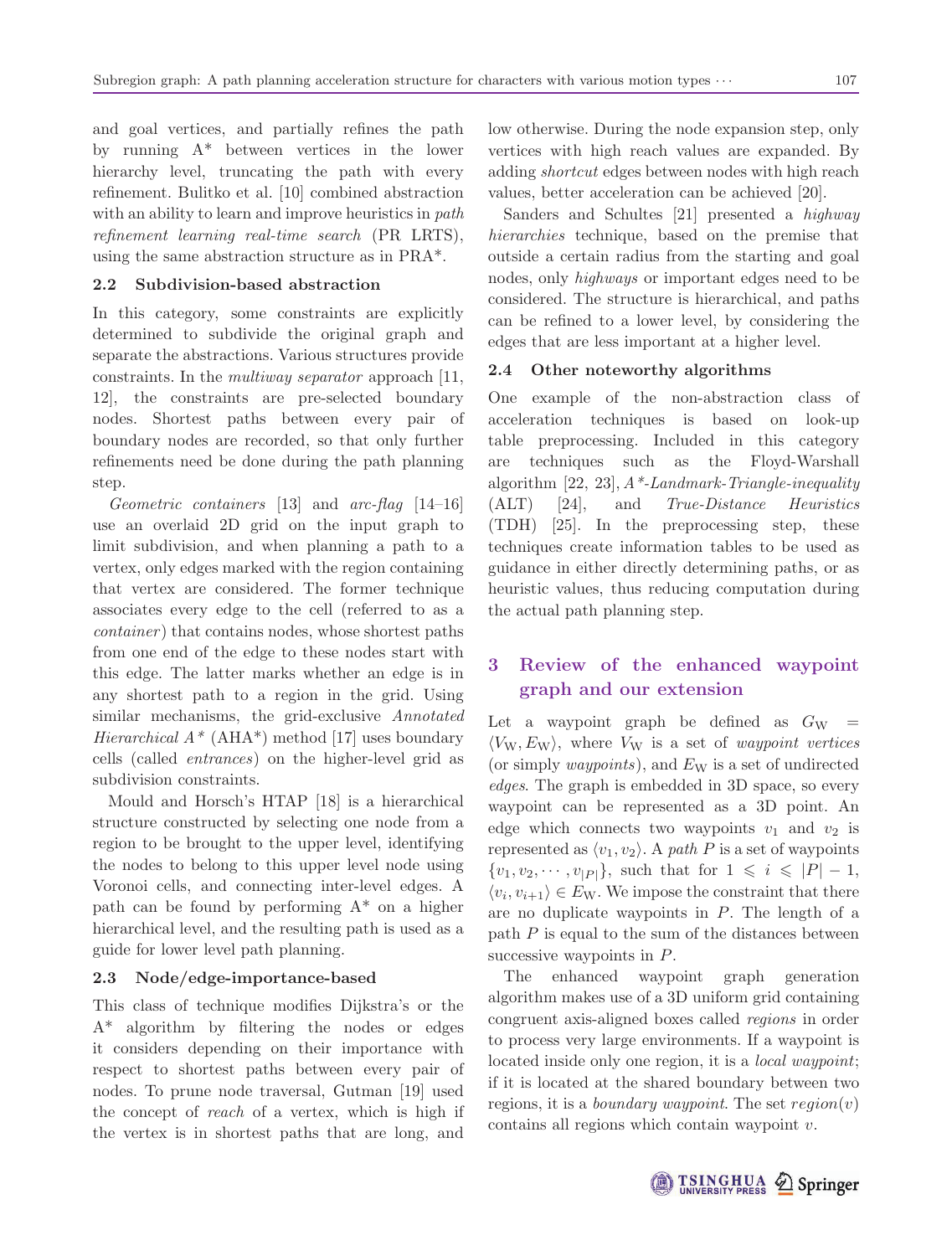Every edge in an enhanced waypoint graph is labelled with a motion type. During path planning, only edges that support the character's movement are traversed. Wardhana et al.'s paper defines two motion types, for surface and volumetric motions. They respectively correspond to movement on ground-like surfaces and free-flying movements in 3D. Each character may support multiple motion types. For example, while a car can only perform surface motion, a bird can perform both surface and volumetric motions.

**Our extension:** In this paper, we add another motion type called adhesive motion. It still is performed on a surface, but the surface can be of any orientation, excluding almost horizontal surfaces. An edge is labelled with adhesive motion if it is entirely located near a surface whose normal neither points upward nor nearly upward. Animals like spiders and lizards are examples of characters that can perform adhesive motion. Figure 1 illustrates the various motion types.

In graphics applications, paths are planned between two arbitrary points. Wardhana et al. [6] proposed different traversability tests for surface and volumetric motions, to find whether a character at an arbitrary point can move to a particular waypoint. Here, we introduce a traversability test for adhesive motion. Let  $l$  be a line connecting the character's position and a waypoint. The line  $l$  is sampled at an interval of the character's radius, and for every sample point, we compute a vector to the nearest polygon. If all vectors from these



**Fig. 1** Edges that support different motion types.

sample points are not too different (tested using dot product), the character can perform adhesive motion to the waypoint.

## **4 The subregion graph and terminology**

The idea behind our subregion graph, as depicted in Fig. 2, is to cluster waypoints in every region of the enhanced waypoint graph based on their connectivity, and to represent them as a single abstraction node. Given a motion type set  $M_C \subseteq$  $M$ , where  $M$  is the set of all motion types (here,  $M \equiv \{ \text{surface}, \text{adhesive}, \text{volumetric} \}$ , a group of waypoints in one abstraction must be visitable from each other without going to another abstraction by only considering edges that support any motion  $m \in$  $M<sub>C</sub>$ . One region may contain multiple disconnected waypoint sets, so it can have multiple subregions. A subregion graph also describes the connections between these abstractions, and can be used to filter the waypoints so a limited number of waypoints is visited during path planning, thus accelerating the process.

Subregion graphs are constructed for every motion type set in the application. If the application supports *n* motion types, at maximum we need  $2<sup>n</sup>−1$ subregion graphs to be generated for each possible combination of motion types. However, since some characters share similar motion type sets, fewer than  $2^n - 1$  subregion graphs are typically needed.

We now introduce some terminology, illustrated by the enhanced waypoint graph input example in Fig. 2(a). It has 14 waypoints  $v_1, v_2, \dots, v_{14}$ , and 15 edges which support either surface or adhesive motion types. Let us also define two motion type sets  $M_1 = \{surface\}$  and  $M_2 = \{surface, adhesive\}$ . In the same figure, the rectangles separated by grey lines represent regions  $r_1$ ,  $r_2$ ,  $r_3$ , and  $r_4$ .

**Definition 1.** A waypoint  $v_s$  is locally visitable from another waypoint  $v_{\rm g}$  with respect to a motion type set  $M_C \subseteq M$  and region r if there exists a path  $P = \{v_s, \dots, v_g\}$  such that for every  $v \in P$ ,  $r \in region(v)$ , and for  $1 \leqslant i \leqslant |P| - 1$ , the motion type  $m(\langle v_i, v_{i+1} \rangle)$  is in  $M_C$ .

In Fig. 2, with respect to motion type set  $M_1$ , within region  $r_1$ , waypoint  $v_3$  is locally visitable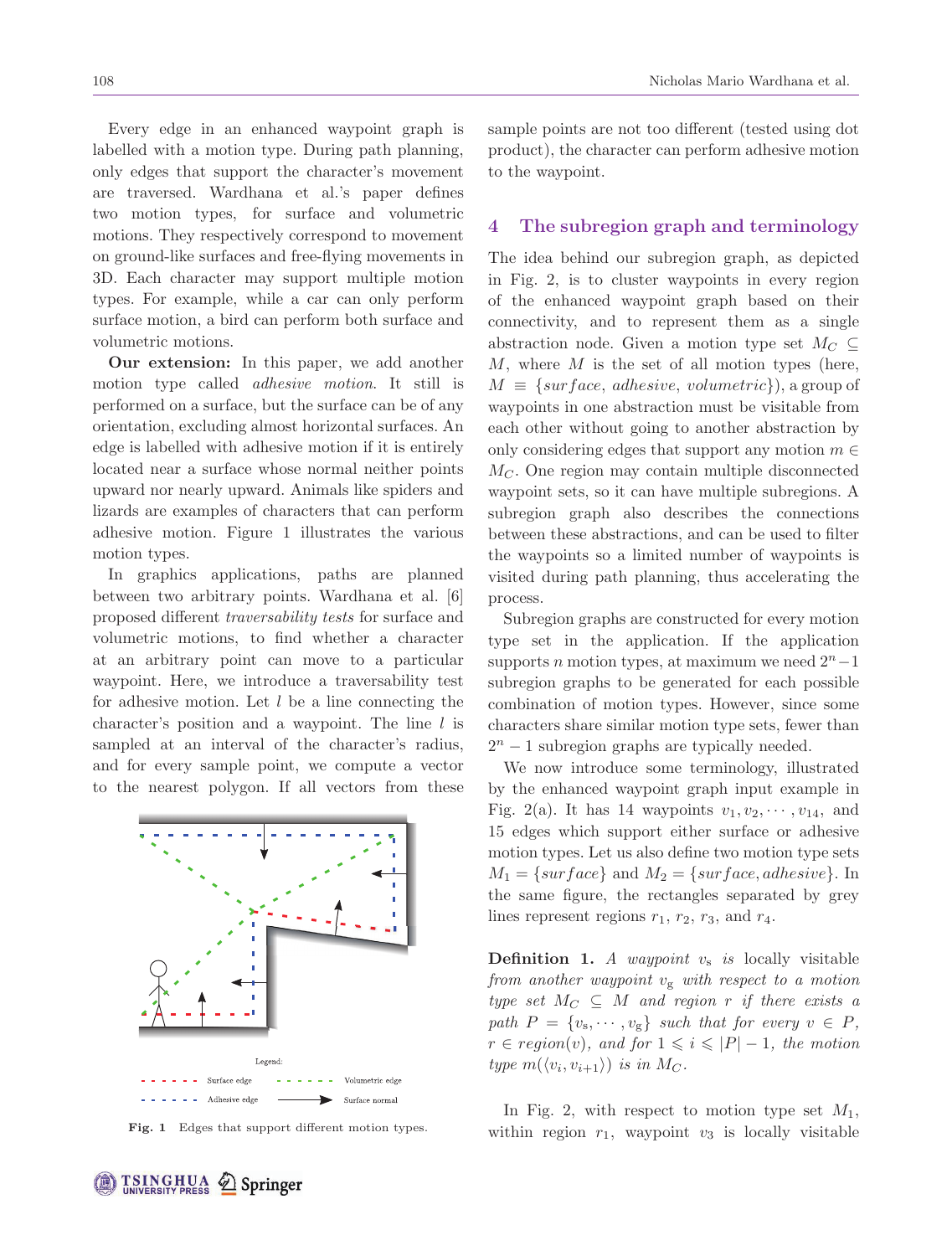

**Fig. 2** (a) An example of a 2D enhanced waypoint graph, consisting of 4 regions, 14 waypoints, 15 edges, and 2 motion types. Circles and squares are respectively local and boundary waypoints, while black and red edges respectively represent surface and adhesive motions. (b) The subregions with respect to surface motion only are overlaid with different colours on the waypoints. (c) The subregion graph, again with respect to surface motion only, describes the corresponding subregions with respect to the waypoint graph, and the connection between the subregions. Circles and edges respectively denote subregions and subregion connectivities. (d) A different subregion graph generated with respect to both surface and adhesive motions. Notice that instead of  $S_1$ , it has  $S'_1 = S_1 \cup S_4$ , while the original  $S_4$  is non-existent.

from waypoints  $v_1$ ,  $v_2$ ,  $v_4$ , and  $v_9$ . Waypoints  $v_{11}$ and  $v_{12}$  are not locally connected to  $v_3$  since there is an adhesive edge that separates them. On the other hand, with respect to  $M_2$ , all these waypoints are locally visitable from each other.

**Definition 2.** A subregion S is a set of waypoints such that any two unique waypoints in S are locally visitable from each other with respect to motion type set  $M_C$ . Two subregions  $S_1$  and  $S_2$  on subregion graph  $G_{\rm S}$  are connected if there is an edge  $\langle v, w \rangle$ such that waypoint v is in  $S_1$ , waypoint w is in  $S_2$ , and motion type  $m(\langle v, w \rangle)$  is in  $M_C$ .

**Definition 3.** A subregion graph is a graph  $G_{\rm S} = \langle V_{\rm S}, E_{\rm S} \rangle$  whose vertex set  $V_{\rm S}$  contains all subregions, and whose edge set  $E<sub>S</sub>$  describes the connectivity information linking the subregions with respect to motion type set  $M_C$ .

Figure 2(b) shows an example of subregions for motion type set  $M_1$ . To every waypoint v, we associate a *label*  $L(v)$ , indicating the subregion which contains  $v$ . The corresponding subregion graph is shown in Fig.  $2(c)$ , while another subregion graph for motion type set  $M_2$  is visualised in Fig. 2(d). Note that these subregion graphs have different numbers of subregions. Waypoints  $v_3$ and  $v_{11}$  are connected by an adhesive edge, so they belong to subregions  $S_1$  and  $S_4$  respectively

in Fig. 2(c), but are both in subregion  $S'_1$  in Fig. 2(d).

**Definition 4.** A subregion path  $P<sub>S</sub>$  is a set of subregions  $\{S_1, S_2, \cdots, S_{|P_S|}\} \subseteq G_S$ , such that for  $1 \leq i \leq |P_{\rm S}| - 1$ , it follows that  $\langle S_i, S_{i+1} \rangle \in E_{\rm S}$ . We require there are no duplicate subregions in  $P_{\rm S}$ .

A subregion graph guarantees a 100% success rate for path planning. In other words, planning a path between the same pair of waypoints without and with subregion graphs will either in both cases return a path, or in both cases, not return a path. We prove this property in Theorems 1 and 2.

**Theorem 1.** If there is a path between two waypoints  $v_s$  and  $v_g$ , there is also a subregion path in subregion graph  $G_S$  which connects a subregion in  $L(v_{\rm s})$  and  $L(v_{\rm g})$ .

**Proof** Given a path  $P = \{v_1, v_2, \dots, v_{|P|}\}\$ , we can construct a list of subregions  $P_S = L(v_1) \cup$  $L(v_2) \cup \cdots \cup L(v_{|P|})$  on subregion graph  $G_S$ . Since every successive pair of waypoints is connected, their respective subregions are by definition also connected. We can then remove any duplicate subregions from  $P<sub>S</sub>$ , and the result is a subregion path consisting of unique subregions, each connected to the next.

**Theorem 2.** If there is a subregion path between two subregions  $S_s$  and  $S_g$ , there is also a path

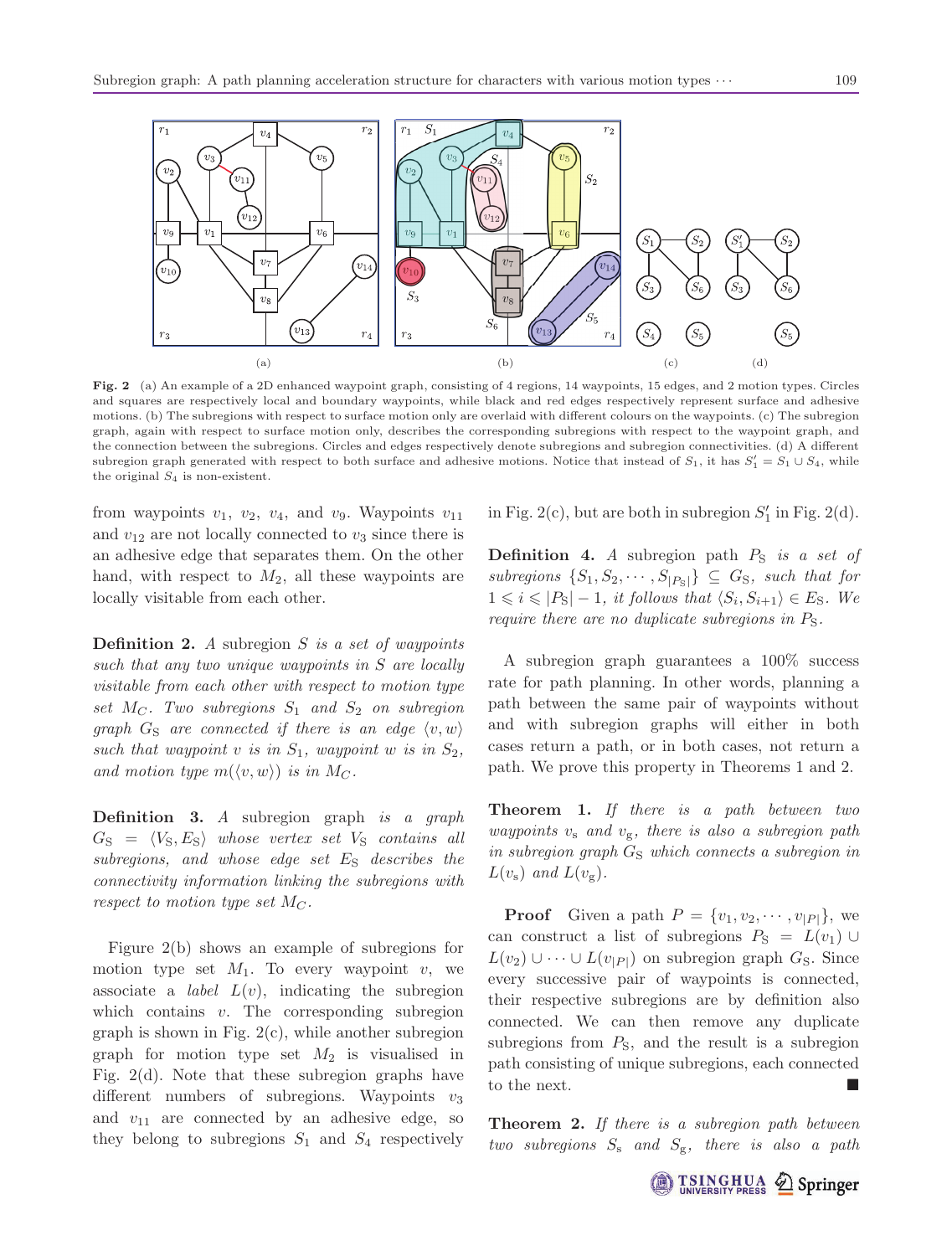between every two waypoints  $v_s \in S_s$  and  $v_g \in S_g$ .

**Proof** Let  $P_S$  be a subregion path consisting of  $\{S_1, S_2, \cdots, S_{|P_{\mathcal{S}}|}\}\$ , where  $S_1 = S_{\mathcal{S}}$  and  $S_{|P_{\mathcal{S}}|}$  $S_{\rm g}$ . By the definition of a subregion, there must be at least one edge which connects a waypoint in  $S_1$  to another waypoint in  $S_2$ , and all other waypoints in both subregions are connected to these waypoints. Using the same definition, waypoints in  $S_2$  are also connected to waypoints in  $S_3$ . Since waypoints in  $S_1$  are connected to waypoints in  $S_2$ and waypoints in  $S_2$  are connected to waypoints in  $S_3$ , waypoints in  $S_1$  are also connected to  $S_3$ . This proof is extended by induction until  $S_{|P_{\rm S}|}$ , creating a path which connects waypoints in  $S_1$  with those in  $S_{|P_{\rm S}|}$ .

## **5 Automatic generation of subregion graph**

Our algorithm to automatically generate a subregion graph, as given in Algorithms 1, 2, and 3, takes two input data items, namely an enhanced waypoint graph  $G_W$  and a character's motion type set  $M_C \subseteq$ M. The algorithm returns the following two data structures:

- a subregion graph  $G<sub>S</sub>$ , which consists of a subregion set  $V<sub>S</sub>$  and a subregion connectivity set  $E_{\rm S}$ ;
- for every waypoint v, a label  $L(v)$ , which is the subregion containing the waypoint.

All labels are initialised as NULL, in which condition waypoint  $v$  is *unlabeled*.

To generate these data, Algorithm 1 uses an index variable, which is the index of the next subregion to be inserted into  $V<sub>S</sub>$ . This variable is initialised to 1, and is incremented after every subregion insertion. The algorithm consists of two steps, namely subregion detection and subregion connection, which are explained in Sections 5.1 and 5.2.

### **5.1 Subregion detection**

Recall from Definition 2 that a subregion contains waypoints which are locally visitable from each other. Therefore, we can detect a subregion by performing Breadth First Search (BFS) algorithm to visit a set of inteconnected waypoints from a starting waypoint without going out of the region containing

#### **Algorithm 1:** GenerateSubregionGraph( $G_W, M_C$ )

```
Output: Subregion graph G_S.
```
**Output**: For every waypoint  $v \in V_W$ , a subregion label  $L(v)$ .

### **Global variables**:

- 1: Define  $V_S \leftarrow \emptyset, E_S \leftarrow \emptyset, G_S \leftarrow \langle V_S, E_S \rangle$
- 2: Define  $index \leftarrow 1$
- 3: For every waypoint  $v \in V_W$ , initialise subregion label  $L(v) \leftarrow NULL$

### **Subregion detection**:

- 4: DetectSubregion( $M_C$ , local)
- 5: DetectSubregion( $M_C$ , boundary)

#### **Subregion connection**:

motion in  $M_C$  do 6:  $L(v_N) \leftarrow S_{index}$ 7:  $Q_{\text{BFS}}.push(v_N)$ 

8: **end for** 9: **end while** 10:  $return S_{index}$ 

- 6: **for** every edge  $\langle v, w \rangle \in E_W$  supporting any motion in  $M_C$ , such that  $L(v) \neq L(w)$  do
- 7: **if** subregion connectivity  $\langle L(v), L(w) \rangle \notin E_S$  then
- 8:  $E_S \leftarrow E_S \cup \langle L(v), L(w) \rangle$ <br>9. Assign a cost to  $\langle L(v), L(w) \rangle$
- 9: Assign a cost to  $\langle L(v), L(w) \rangle$ <br>10: **end if**
- end if
- 11: **end for**
- 12: **return**  $G_S$  and  $\{L(v)|v \in V_W\}$

#### **Algorithm 2:** DetectSubregion( $M_C$ , type)

|    | 1: $// type$ is either <i>local</i> or <i>boundary</i>        |
|----|---------------------------------------------------------------|
|    | 2. for every unlabeled waypoint $v_r \in V_W$ such that $v_r$ |
|    | is a <i>type</i> waypoint that has at least one incident edge |
|    | which supports any motion in $M_C$ do                         |
| 3: | Get one <i>active region</i> r from $region(v_r)$             |
| 4: | $S_{index}$ = SubregionalBFS( $v_r, r, M_C, index$ ), where   |
|    | $S_{index}$ is the <i>index</i> <sup>th</sup> subregion       |
|    | 5: $V_{\rm S} \leftarrow V_{\rm S} \cup S_{index}$            |
| 6: | $index \leftarrow index + 1$                                  |
|    |                                                               |
|    | $7:$ end for                                                  |
|    |                                                               |
|    | <b>Algorithm 3:</b> SubregionalBFS $(v_r, r, M_C, index)$     |
|    | 1: $Q_{\text{BFS}} \leftarrow \{v_r\}$                        |
|    | 2: $L(v_r) \leftarrow S_{index}$                              |
|    | 3: while $Q_{\text{BFS}} \neq \emptyset$ do                   |
|    | 4: $v_{\text{BFS}} \leftarrow Q_{\text{BFS}} . pop()$         |
| 5: | for each unlabeled neighbour $v_N$ of $v_{BFS}$ in active     |

them. In Algorithm 2, the subregion detection step is done by iterating through the list of unlabeled waypoints to find a starting waypoint  $v_r$  from which we start detection. The starting waypoint must be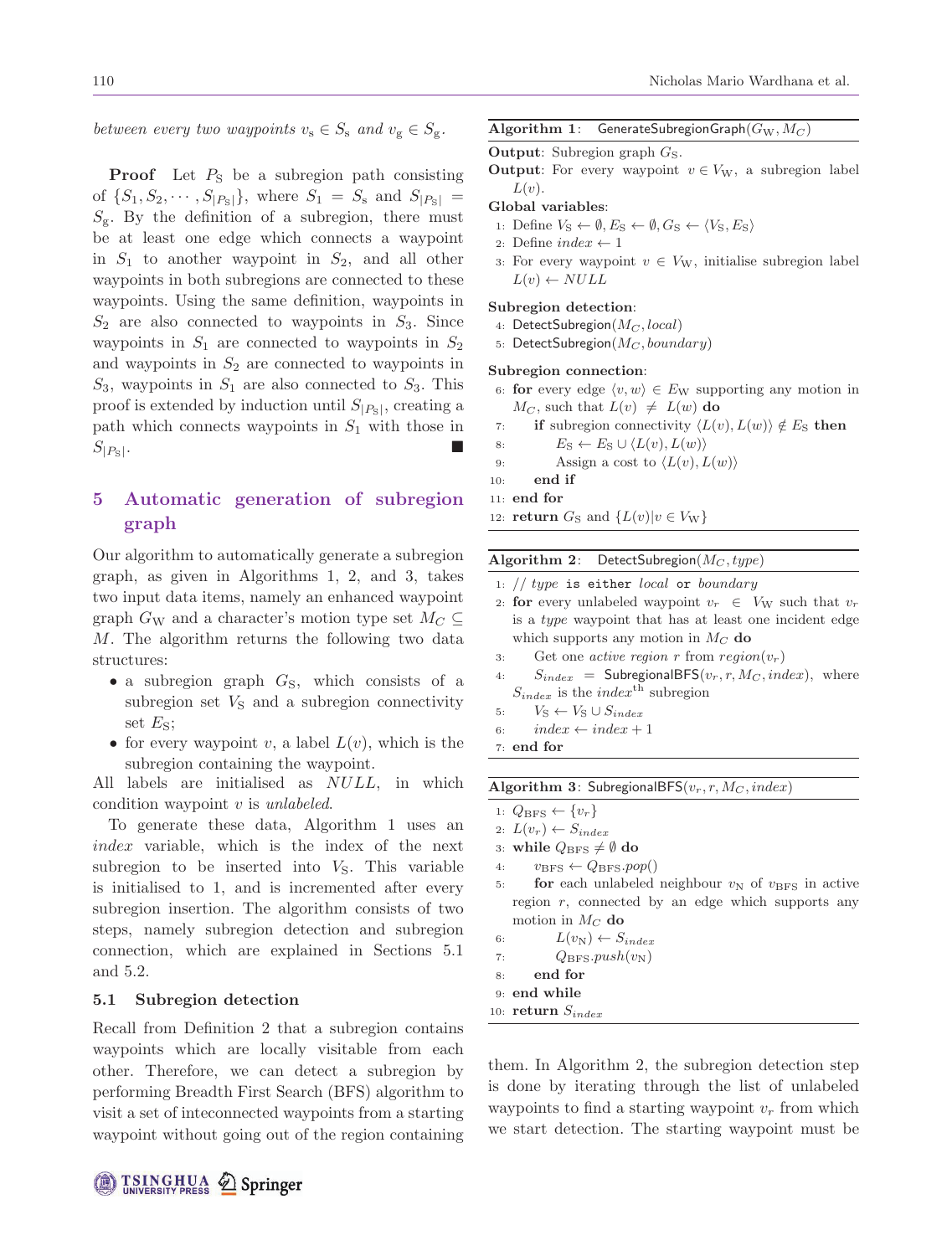incident to at least one edge which supports a motion type in  $M_C$ , so that a character at that waypoint can visit the neighbouring waypoint.

In Algorithm 1, subregion detection from local waypoints and from boundary waypoints are separate. We prioritise local waypoints because it is clear that local waypoints are only contained in one region. Nevertheless, some boundary waypoints are also labeled in this process.

Subregion detection is constrained to a region called the active region. If the starting waypoint is a local waypoint, it is contained in only one region, which is used as the active region. On the other hand, a boundary waypoint borders two regions, so the active region is selected randomly.

The rest of the step, shown in Algorithm 3, is similar to regular BFS. The only modifications are that the waypoints to be expanded must also be unlabeled, inside the active region, and connected to an edge that supports a motion type in  $M_C$ . The newly detected subregion  $S_{index}$  (the index<sup>th</sup> subregion) is then added to  $V<sub>S</sub>$ , and index is incremented. This process is repeated for every newly detected subregion.

It should be noted that depending on the order of processing the waypoints, different subregion graphs may be obtained. Therefore, we consider an experiment to see how different waypoint processing order affects the resulting subregion graph in Section 7.1.

### **5.2 Subregion connection**

After detecting all subregions, we are left with the task of connecting them. To do so, the algorithm visits every edge which supports any motion in  $M<sub>C</sub>$ , and checks the two waypoints v and w at its end, examining their respective labels  $L(v)$  and  $L(w)$ . If they are different and not yet connected, a connection is established.

To assign costs to subregion connections, we considered the following schemes. We performed tests, reported in Section 7.2, to find which schemes lead to fastest path planning, and which return paths that deviate less in terms of path length, compared to the path constructed without using a subregion graph.

- Fixed Cost (FC). Every subregion connectivity has a fixed cost with value 1.
- Minimum Length (MinL). Every subregion connectivity is given a cost equal to the length of

the shortest edge which connects two waypoints in both subregions.

- Average Length (AvgL). Similar to MinL, but the average length of all edges connecting two waypoints in both subregions is used.
- Maximum Length (MaxL). Similar to MinL, but the length of the longest edge is used.
- Centroid Distance (CD). The cost of every subregion connection is set to the distance between the centroids of two subregions. A subregion's centroid is defined to be the average location of the waypoints within it.

## **5.3 Generation algorithm for other graphbased map representations**

The aforementioned subregion graph generation algorithm uses an enhanced waypoint graph as input, which comes with a regional subdivision structure. If the input waypoint graph is generated using another technique, this structure may be missing. As a workaround, we only need to compute the axisaligned bounding box of the waypoint graph, and subdivide it into  $R_x \times R_y \times R_z$  regions. Then, every waypoint is associated with one or two regions, depending on its position relative to the subdivision, and we can continue with Algorithm 1.

A subregion graph can also be created for a navigation mesh by firstly contructing the dual graph from the navigation mesh. Every node in this dual graph is set to the centre of the corresponding polygon. This dual graph can then be treated as an input, and the step in the previous paragraph can be applied. However, it should be noted that in spite of recent developments in multi-layered environment [26, 27], a navigation mesh can only handle surface motion.

## **6 Path planning using the subregion graph**

Algorithm 4 summarises our path planning algorithm using a subregion graph. To accelerate path planning, it is done on two levels, namely at the subregion graph level, and then at the waypoint graph level to return the final path. Using an illustration in Fig. 2, suppose a character with motion type set  $M_2$  is moving from  $v_3$  to  $v_{10}$ . Without a subregion graph, all waypoints will be considered. With the subregion graph in

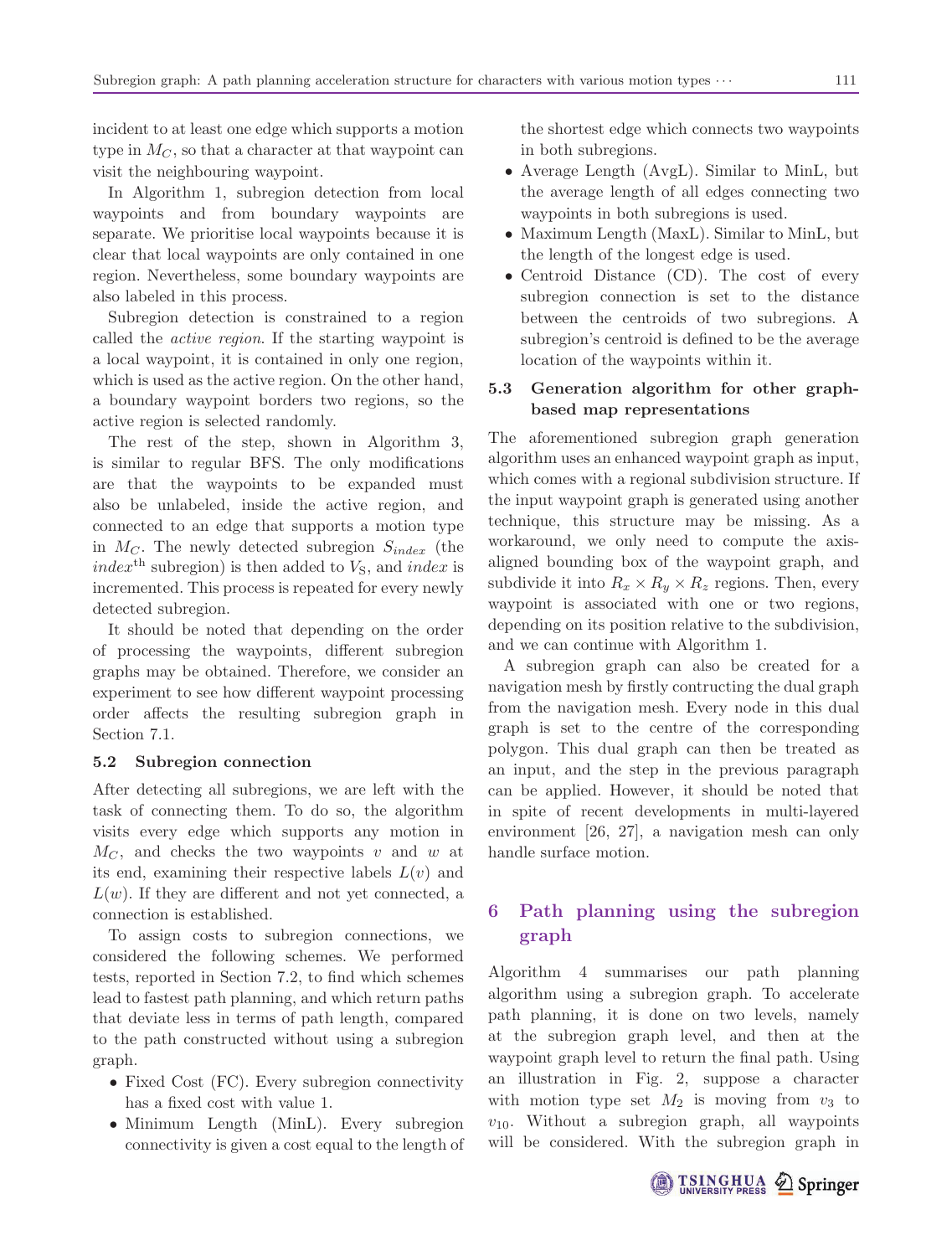Fig. 2(d), we can find a subregion path  $\{S_1, S_3\}$  and only consider waypoints in those subregions, thus considering fewer waypoints.

The path planning algorithm takes as input a starting point  $p_s$ , a goal point  $p_g$ , an enhanced waypoint graph  $G_W$ , and a subregion graph  $G_S$ . We use the subregion graph which supports the same motion type set  $M_C$  as the querying character. The path planning process begins by looking for  $v_s$  and  $v_{\rm g}$ , which are the closest waypoints from  $p_{\rm s}$  and  $p_{\rm g}$ . We firstly perform nearest neighbour search over the waypoints which are incident to an edge which supports a motion in  $M_C$ , and check every waypoint in order of proximity. If a line between the starting point  $P<sub>S</sub>$  and the waypoint is not obstructed, and the character can move along the line (the motion type identification method in Section 3 is used), the waypoint is selected as  $v_s$ . The same mechanism is used to determine  $v_{\rm g}$ .

| Algorithm 4: PlanPathWithSubregionGraph $(p_{\rm s}, p_{\rm g}, M_C)$                                     |  |
|-----------------------------------------------------------------------------------------------------------|--|
| <b>Input:</b> Starting point $p_s$ and goal point $p_g$ .                                                 |  |
| <b>Input:</b> A character's motion type set $M_C$ .                                                       |  |
| Use: Enhanced waypoint graph $G_W$ .                                                                      |  |
| <b>Use:</b> Pre-generated subregion graph $G_S$ for motion set $M_C$ .                                    |  |
| <b>Output:</b> Path $P$ .                                                                                 |  |
| 1: $v_s \leftarrow$ FindClosestWaypoint( $p_s$ , $G_W$ ) $\triangleright$ starting waypoint               |  |
| 2: $v_{\rm g} \leftarrow$ FindClosestWaypoint $(p_{\rm g}, G_{\rm W})$<br>$\triangleright$ goal waypoint  |  |
| $3: S_s \leftarrow L(v_s)$<br>$\triangleright$ starting subregion                                         |  |
| 4: $S_{\sigma} \leftarrow L(v_{\sigma})$<br>$\triangleright$ goal subregion                               |  |
| 5: $P_{\rm S} \leftarrow$ Dijkstra $(S_{\rm s}, S_{\rm g}, G_{\rm S})$<br>$\triangleright$ subregion path |  |
| 6: if $P_{\rm S} = \emptyset$ then                                                                        |  |
| ${\bf return}\ \emptyset$<br>7:                                                                           |  |
| $8:$ end if                                                                                               |  |
| 9: $P \leftarrow$ Filtered AStar $(v_{\rm s}, v_{\rm g}, M_C, P_{\rm S}, G_{\rm W})$                      |  |
| 10: $P \leftarrow \{p_{\rm s}\} \cup P \cup \{p_{\rm g}\}\$<br>$\triangleright$ final path                |  |
| 11: $return P$                                                                                            |  |

After finding the closest traversable waypoints, we look for the starting subregion  $S_s$  and goal subregion  $S_{\rm g}$  by respectively checking the labels of waypoints  $v<sub>s</sub>$  and  $v<sub>g</sub>$  with respect to subregion graph  $G<sub>S</sub>$ . This subregion information is used to find the shortest subregion path  $P<sub>S</sub>$  using Dijkstra's algorithm [28] on  $G<sub>S</sub>$ . Dijkstra's algorithm is used since most cost schemes presented in Section 5.2, except the CD scheme, lack the heuristic formulae required by  $A^*$ .

If the subregion path  $P<sub>S</sub>$  is empty, there is no path between the two points, and the algorithm stops here. Otherwise, we can determine the final path P using a filtered  $A^*$  algorithm, which only expands waypoints inside any subregion in the subregion path  $P<sub>S</sub>$ , thus narrowing down the number of checked waypoints. The result of this process is a path P. The algorithm finally appends points  $p_s$  and  $p_g$ , respectively at the beginning and the end of the path P, and returns it. This path can be further smoothed in a post-processing step, for example using a technique akin to Pinter's algorithm [29].

## **7 Experimental results**

To evaluate our subregion graph generation and path planning algorithms, we performed two types of experiments. In Section 7.1, we show the result of an experiment to see the effect of waypoint processing order on the generated subregion graph's size. In Section 7.2, we calculate the success rate, acceleration, and quality of path planning without and with subregion graphs, using different cost schemes as given in Section 5.2. These experiments were done on a workstation with an Intel Xeon E5- 1650 3.20 GHz processor and 16 GB of memory. We use the graph data structure, Dijkstra's algorithm, and filtered A\* search implementations in the Boost Graph Library [30]. The Ogre3D library [31] was used as the rendering engine. Section 7.3 presents comparisons between our approach and existing techniques.

We used two virtual environments, namely Kampong Glam and Marina Bay, shown in Figs. 3(a) and 3(b) respectively, which are two areas in Singapore. The former has an area of  $488.65\,\text{m}$   $\times$ 510.9 m, with 79,875 triangles, a maximum altitude of 80.29 m,  $10 \times 2 \times 11$  regions, and a waypoint graph consisting of 41,365 waypoints and 1,474,971 edges. The latter has an area of  $2338.9 \,\mathrm{m} \times 2832.48 \,\mathrm{m}$ , with 555,238 triangles, a maximum altitude of 273.26 m,  $47 \times 6 \times 57$  regions, and a waypoint graph consisting of  $1,152,979$  waypoints and  $57,281,715$ edges.

## **7.1 Effect of waypoint processing order on generated subregion graph size**

In this experiment, we generated subregion graphs 100 times for both Kampong Glam and Marina Bay scenes with various motion type sets, and recorded the numbers of subregions and subregion connectivites in each case. Table 1 shows the statistical data recorded and calculated in the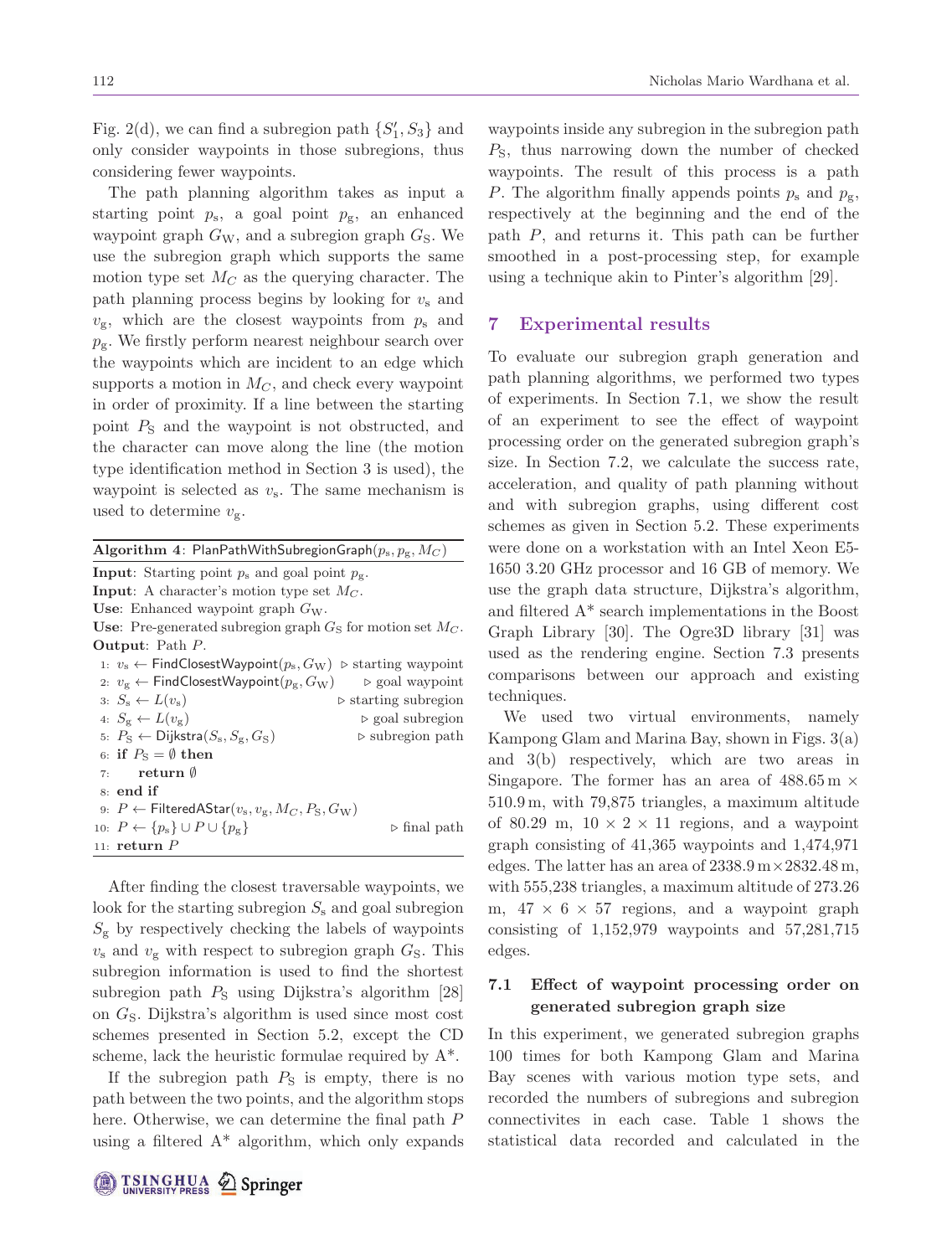**Table 1** The minimum, average, and maximum subregion graph sizes after 100 times of generations in Kampong Glam and Marina Bay environments with respect to different motion types. Motion types are  $S =$  Surface; A = Adhesive; V = Volumetric. RSD = Relative Standard Deviation

| Environment     | Kampong Glam       |        |       |        | Marina Bay |          |          |          |          |
|-----------------|--------------------|--------|-------|--------|------------|----------|----------|----------|----------|
| Motion type set |                    | S      | $S+A$ | $S+V$  | $S+A+V$    | S        | $S+A$    | $S+V$    | $S+A+V$  |
|                 | Minimum number     | 2073   | 629   | 960    | 689        | 22.713   | 13.906   | 31,224   | 26,233   |
|                 | Average number     | 2097.7 | 651.3 | 1009.7 | 705.5      | 22,826.3 | 14,049.5 | 31,570.3 | 26,374.2 |
| Subregions      | Maximum number     | 2130   | 672   | 1058   | 720        | 22,944   | 14,189   | 31,850   | 26,542   |
|                 | Standard deviation | 12     | 9     | 21.4   | 6.3        | 48       | 59       | 105.2    | 64.4     |
|                 | $RSD(\%)$          | 0.57   | 1.38  | 2.12   | 0.9        | 0.21     | 0.42     | 0.33     | 0.24     |
|                 | Minimum number     | 1038   | 826   | 1699   | 1481       | 18,735   | 33,347   | 115,713  | 110,824  |
| Subregion       | Average number     | 1073.5 | 855.7 | 1761   | 1501       | 18,952.3 | 33,567.4 | 116,571  | 111,431  |
| connectivities  | Maximum number     | 1136   | 896   | 1828   | 1524       | 19,153   | 33,791   | 117,391  | 112,031  |
|                 | Standard deviation | 17.7   | 14.1  | 30.8   | 9.5        | 80.7     | 97.4     | 280.3    | 239.6    |
|                 | $RSD(\%)$          | 1.65   | 1.65  | 1.75   | 0.63       | 0.42     | 0.29     | 0.24     | 0.21     |



**Fig. 3** Virtual environments used in our experiments: (a) Kampong Glam and (b) Marina Bay.

experiment. To evaluate the result, we use relative standard deviation (RSD) which describes the data spread, expressed as a fraction of the average. RSD is the percentage form of coefficient of variation, given by  $RSD = SD/mean \times 100\%$ , where SD and mean are respectively the standard deviation and the average of either the numbers of subregions or numbers of subregion connectivities. We calculated RSDs of the numbers of subregions as well as the numbers of the subregion connectivities, and found that the values are at maximum only 2.12% for the subregions, and 1.75% for the subregion connectivities. We can therefore consider the data as quite tight. This is caused by the fact that subregions are detected inside one region, so the resulting subregions will not be too different, even when generated with a different order of waypoints.

## **7.2 Path planning using subregion graphs with different cost functions**

These experiments involved sampling waypoints

from the waypoint graph, and performing path planning repeatedly for every pair of waypoints without using a subregion graph (No SG) and with a subregion graph, taking into account the cost schemes presented in Section 5.2. To sample the waypoints, we created groups containing  $k \times k \times$ k regions (any remaining regions are grouped as necessary). From each group, we randomly picked one waypoint with at least one incident edge supporting a motion type in the character's motion type set. Path planning was then done for all pairs of sampled waypoints. Some examples of path planning results with and without a subregion graph can be seen in the accompanying video available in the Electronic Supplementary Material of this article.

Table 2 shows the statistics for the Marina Bay scene with  $6 \times 6 \times 6$  group size for a character which can move only on surface and volumetric edges (the results for other motion type sets can be seen in the Electronic Supplementary Material). With these

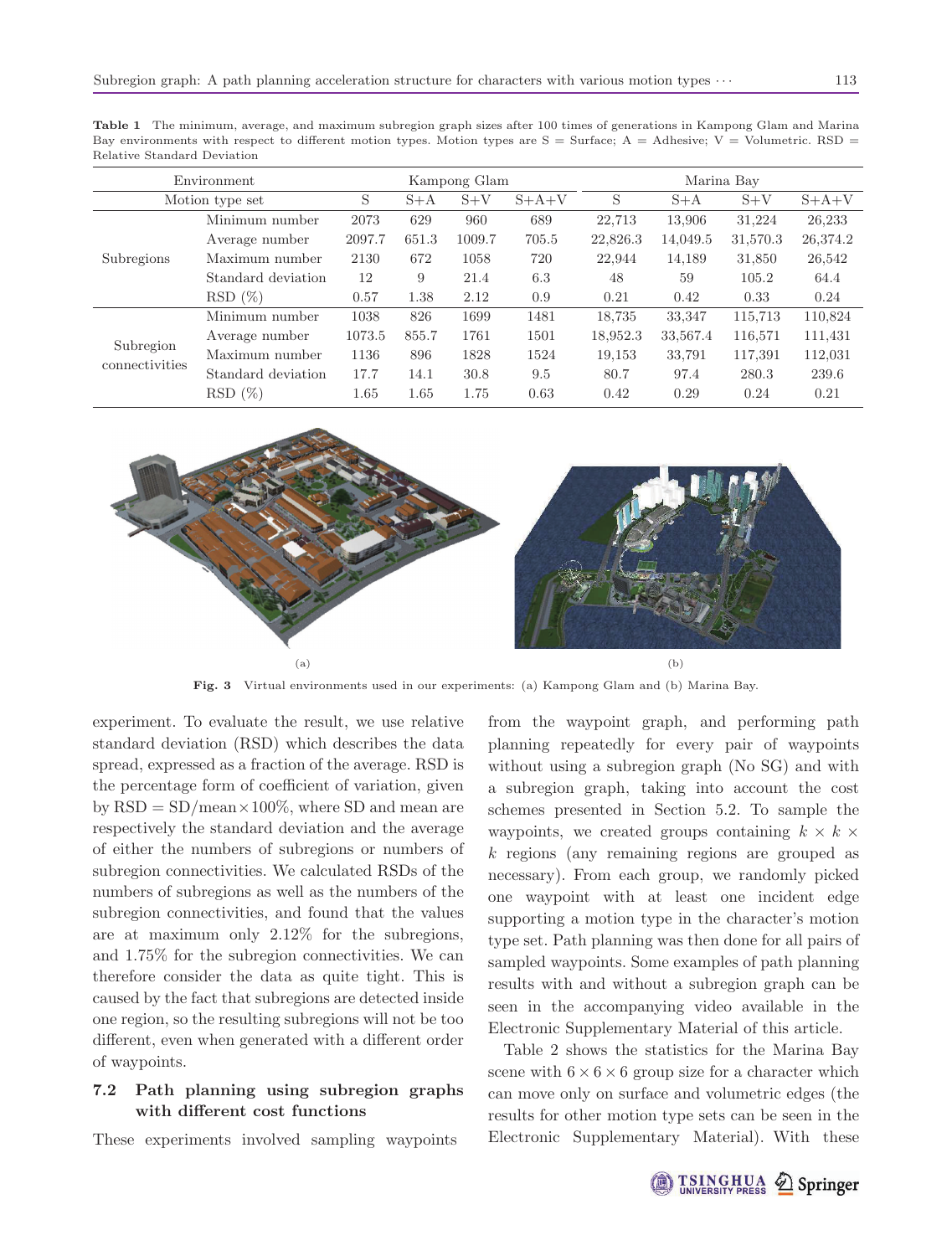|                                                 | $\sim$ | $\sim$ |          |       |       |       |  |
|-------------------------------------------------|--------|--------|----------|-------|-------|-------|--|
| Motion type                                     |        |        |          |       |       |       |  |
| Number of input pairs                           |        | 3160   |          |       |       |       |  |
| Cost type                                       | No SG  | FC     | MinL     | AvgL  | MaxL  | CD    |  |
| Cases that return paths                         | 2158   | 2158   | 2158     | 2158  | 2158  | 2158  |  |
| Min performance of cases that return paths (ms) | 19     | 21.8   | 24.3     | 21.9  | 21.9  | 21.7  |  |
| Avg performance of cases that return paths (ms) | 935    | 89.6   | 3131.9   | 235   | 208.3 | 102.4 |  |
| Max performance of cases that return paths (ms) | 9475.8 | 252    | 25,400.1 | 682.8 | 733.5 | 347.7 |  |
| Avg length ratio $(\%)$                         | 100    | 107.8  | 1571.5   | 115.2 | 113.2 | 102.5 |  |
| Avg speedup of cases that return paths (times)  |        | 8.09   | 1.38     | 3.77  | 4.41  | 7.08  |  |

**Table 2** Statistics for surface and volumetric path planning using subregion graph with different costs for Marina Bay

configurations, the number of waypoint pairs was 3160, out of which 2158 returned paths. In this table, a case was successful if path planning without and with a subregion graph either both returned a path, or both failed to return a path. We found that the cases for all pairs of sampled waypoints were successful, and hence the success rates were 100% for every setting.

To evaluate the cost schemes, we used two measurements, namely average length ratio and average speedup. Given  $n$  pairs of waypoints such that a path exists between the two waypoints, let  $P_i^C$ define the path between the  $i<sup>th</sup>$  waypoint pair for a particular cost scheme C, with  $i = \{1, 2, \dots, n\}$ , and  $P_i^0$  be the path planned without using a subregion graph. Likewise, let  $t_i^C$  and  $t_i^0$  have similar definitions for the computation times for path planning. The average length ratio  $\overline{L}$  compares one cost scheme with path planning without a subregion graph in terms of the resulting path lengths, whereas the average speedup  $\overline{S}$  explains how much acceleration was achieved on average for a particular cost scheme. These can be formulated as

$$
\bar{L} = \frac{1}{n} \sum_{i=1}^{n} \frac{P_i^C}{P_i^0} \times 100\%, \quad \bar{S} = \frac{1}{n} \sum_{i=1}^{n} \frac{t_i^0}{t_i^C}
$$

These experiments and calculations show that path planning using a subregion graph with any cost scheme, except Minimum Length, results in paths that are not significantly longer than paths planned without a subregion graph, as their average length ratios are close to 100%. The CD scheme had the lowest average length ratios for all scenes and motion type sets we experimented with. This phenomenon was caused by the CD scheme's resemblance to the actual distances between waypoints in different subregions.

The key to accelerating path planning lies in restricting graph traversal to the subregion path, as visualised in the example in Fig. 4. In most cases where paths are found, the subregion graph with *Fixed Cost* scheme has the highest average speedup for all configurations. This is because this cost scheme returns the fewest number of subregions, which means fewer waypoints are visited in path planning. Consequently, this cost scheme has the least processing time.

Table 3 summarises the statistics of this experiment with respect to the FC scheme, as an example cost scheme. In both virtual environments, surface and adhesive motions have lower speedups than the cases where volumetric motion is possible. Surface and adhesive motions are in this sense more restrictive compared to volumetric motion, because characters that support volumetric motion type have more possible paths. Nevertheless, we did not observe significant difference in the average length ratios. If paths do not exist, depending on the motion type sets, higher speedups



**Fig. 4** (a) Without a subregion graph, 120,878 edges were traversed (red lines) when planning a path between two distant waypoints. (b) The same set of edges with the environment hidden. (c) With a subregion graph, the number of traversed edges is reduced to 13,483, leading to faster path planning. (d) The same set of edges with the environment hidden.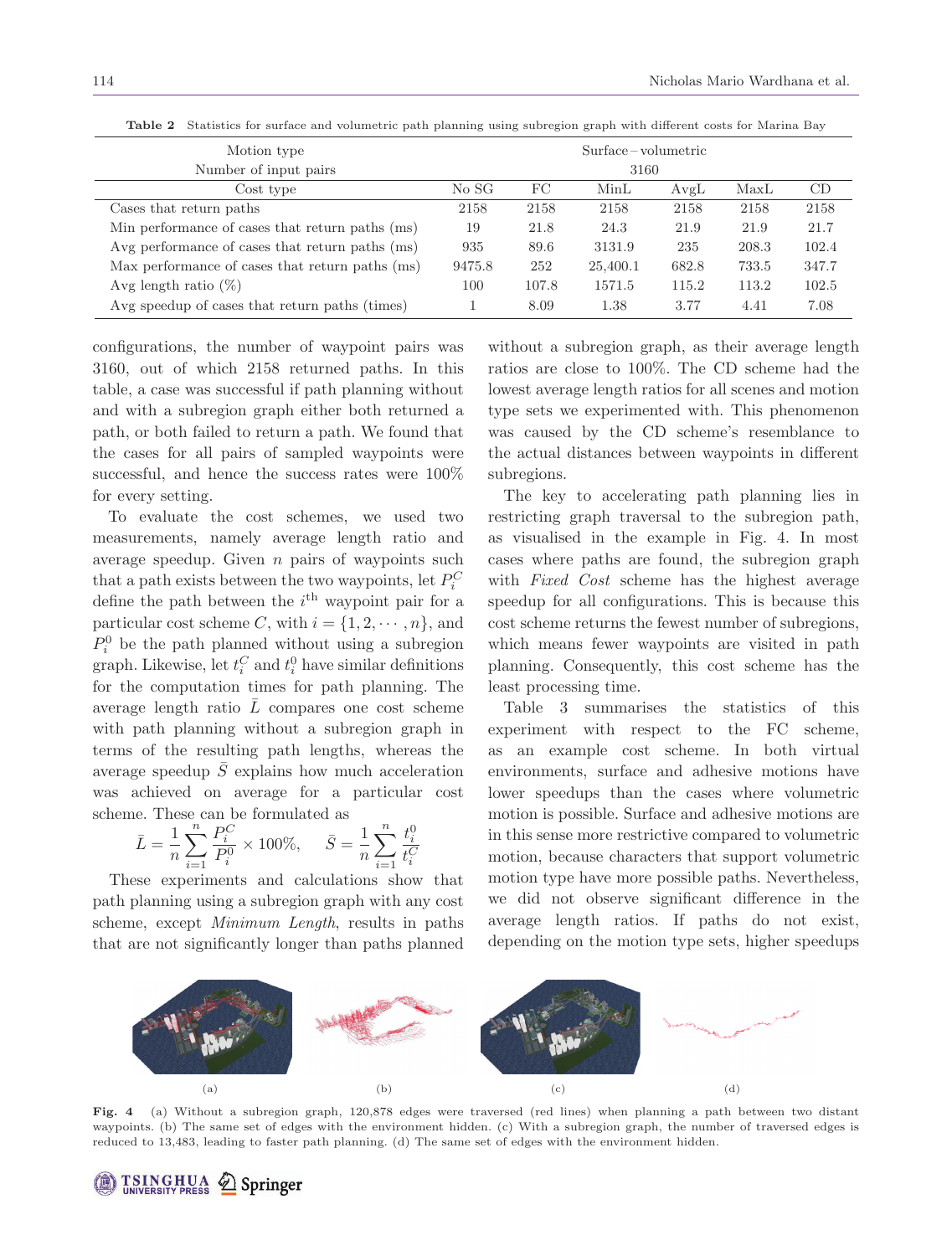| Environment                                                                                        |  | Kampong Glam |                   |                     |      | Marina Bay |       |               |  |
|----------------------------------------------------------------------------------------------------|--|--------------|-------------------|---------------------|------|------------|-------|---------------|--|
| Motion type set                                                                                    |  |              |                   | $S+A$ $S+V$ $S+A+V$ | S.   | $S+A$      |       | $S+V$ $S+A+V$ |  |
| Avg length ratio $(\%)$                                                                            |  |              | 106.3 114.3 106.5 | 106.7               | 105  | 111.1      | 107.8 | 107.3         |  |
| Avg speedup of cases that return paths (times)                                                     |  | 1.86 2.87    | 4.21              | 4.88                | 1.77 | 4.38       | 8.09  | 6.88          |  |
| Avg speedup of cases that do not return paths (times) 14.09 88.31 233.90 214.84 19.24 76.31 230.62 |  |              |                   |                     |      |            |       | 218           |  |

**Table 3** Statistics of path planning using a subregion graph with fixed cost.  $S = Surface$ ;  $A = Adhesive$ ;  $V = Volumetric$ 

of over 200 times can be achieved regardless of the cost scheme, since path planning stops at subregion level.

### **7.3 Comparisons with existing techniques**

As mentioned in Section 4, our technique's main advantage is its capability to support various motion types in 3D. Among the techniques that we reviewed, only Harabor and Botea's AHA\* [17] supports different motion types, which they define in terms of character size and capability to move on different terrain such as ground and trees. Their definition is limited to a 2D grid map.

Our subregion graph generation mechanism takes only around 20 seconds to process a graph with millions of waypoints and tens of millions of edges. This is much faster than existing data structure generation procedures. For example, Mould and Horsch's HTAP [18] needs 7.5 minutes to generate an abstraction for a  $729 \times 729$  grid, whereas Sanders and Schultes's highway hierarchies [21] need 2–4 hours to generate, given a graph of comparable size (millions or tens of millions of nodes and edges). (However, the authors of these works used older generation CPUs, with respectively 1.8 GHz and 2.2 GHz AMD processors.)

The subregion graph is also compact. For an example presented in Section 7.1, depending on the motion type sets, the number of subregions is not more than 3% of the number of input waypoints, while the number of subregion connections is not more than 0.2% of the number of input edges. As a comparison, Harabor and Botea reported that on a  $512 \times 512$  grid, their AHA\* generated abstraction graph with a size of  $2\%$ -18.5% of the input nodes and 0.9%–38.4% of the input edges, depending on the frequency of obstacles.

To check the storage requirements of subregion graphs, we saved them into binary files and checked their sizes. Depending on the motion type set, the sizes of these files range from 16–34 KB for the Kampong Glam scene, and 393–2259 KB for Marina Bay scene. The only additional data needed are the waypoint labels, which are a mapping between a waypoint and a subregion. For the environments we considered, not more than  $2^{16} = 65536$  subregions were generated. Therefore, only two additional bytes are needed per waypoint to keep this label information. This is much more compact than existing structures, including Sadners and Schultes' highway hierarchies and Goldberg et al.'s shortcut technique [20], which need 1.8–3 GB storage for input graphs of comparable size. We also do not need to add extra nodes or edges to the input graph, which are needed by *hierarchical structures* [9, 18] or Goldberg's shortcut technique. Considering these factors, subregion graphs are thus more suitable for large graphs in applications such as computer games, due to the low memory requirement.

Some of the discussed algorithms [11– 16, 19, 21, 24] were specifically designed for road networks. They are common targets for path planning acceleration mechanisms because of their wide use in traffic planning applications and easily available data [32]. These techniques can return optimal shortest paths and may achieve thousands of times speedup with respect to path planning without acceleration structures. However, road networks are different from our waypoint graphs: they are usually sparse (the number of edges is linearly proportional to the number of nodes), are planar or almost planar (no or very few edges intersect each other when the graph is embedded in a plane), and contain only one connected component (because all cities are connected). The input data for a subregion graph may not have these properties.

## **8 Conclusions and future work**

We have presented the subregion graph, a compact graph-based data structure which can be used to accelerate path planning in very large virtual

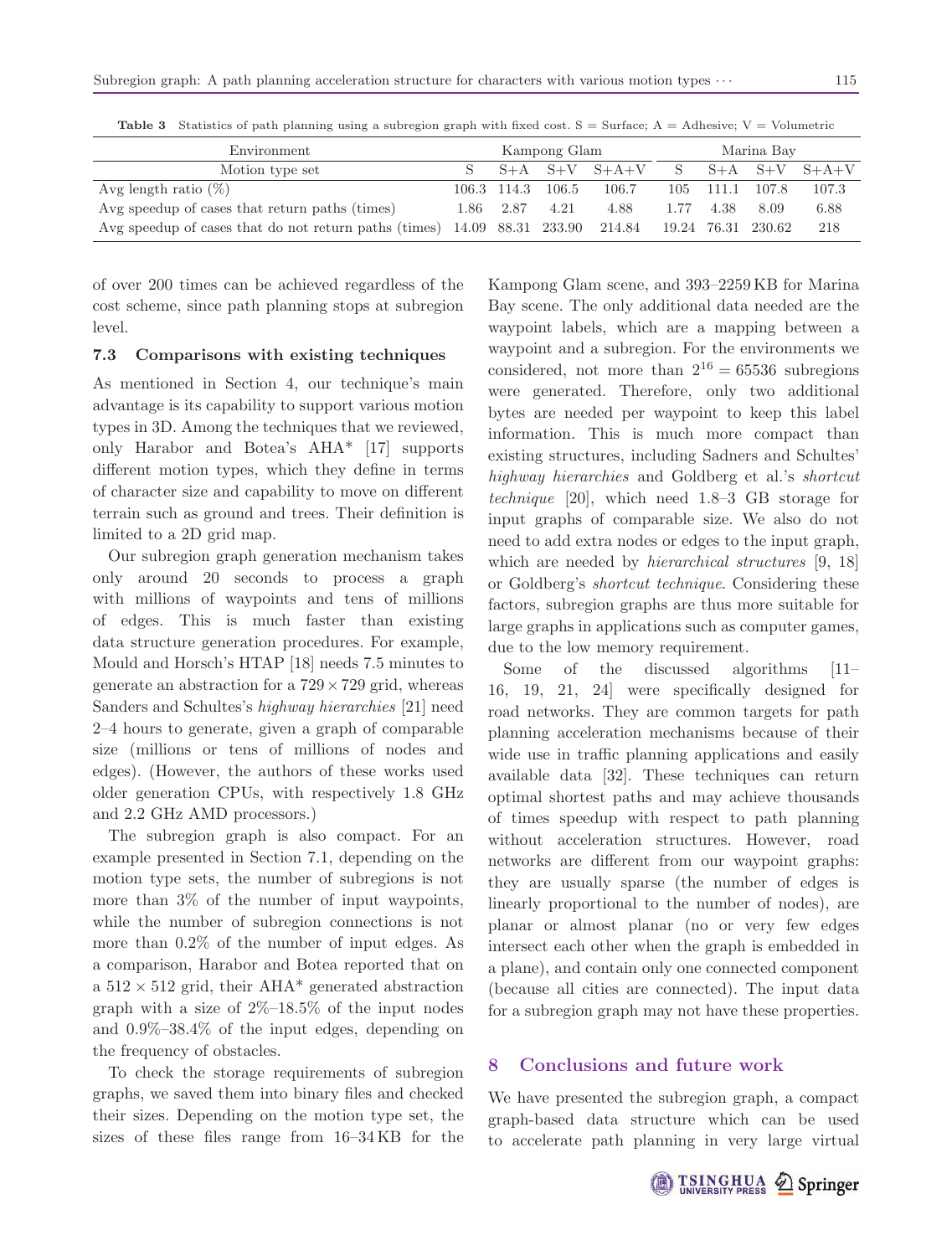environments involving various motion types without significantly sacrificing path length. A subregion graph acts as an abstraction on top of a waypoint graph, and its primary role is to reduce the number of visited waypoints during path planning. We also presented a fast algorithm to automatically generate a subregion graph, as well as a path planning method using a subregion graph. Our experiments showed that the subregion graph generation algorithm does not generate significantly different subregion graph sizes with respect to the waypoint processing order. Depending on the motion type sets, the numbers of subregions and subregion connections are respectively not more than 3% and 0.2% of the size of input waypoint graphs. With a subregion graph, over 8 times acceleration can be achieved, while average path length ratios are maintained to as little as only 102.5%. If no path exists between two points, a speedup of over 200 times can be achieved.

For future work, we will consider further correlation of subregion graph size with input enhanced waypoint graph size, as well as performing further comparisons with existing techniques. An exact path planning algorithm using a subregion graph, that returns the same path as the one returned without a subregion graph, and using adaptive subdivision (e.g., an octree [33]) to build a subregion graph, are interesting directions to explore. Another research direction is towards efficient multi-character path planning, for example planning crowd paths in a very large urban scene. Finally, due to the fast generation algorithm, we foresee that we can perform real-time updates of a subregion graph in a dynamic environment.

### **Acknowledgements**

This research was supported by the National Research Foundation, Singapore, under its Interactive Digital Media (IDM) Strategic Research Programme. Henry Johan is supported by Fraunhofer IDM@NTU, which is funded by the National Research Foundation (NRF) and managed through the multiagency Interactive & Digital Media Programme Office (IDMPO) hosted by the Media Development Authority of Singapore (MDA). The models of Kampong Glam and Marina Bay were created by MDA, and are used in this research with permission.

**Open Access** This article is distributed under the terms of the Creative Commons Attribution License which permits any use, distribution, and reproduction in any medium, provided the original author(s) and the source are credited.

**Electronic Supplementary Material** Supplementary materials, containing further statistics and charts of the experimental results for various motion type sets as described in Section 7.2, as well as a video that shows comparisons of path planning results without and with a subregion graph, are available in the online version of this article at http://dx.doi.org/10.1007/s41095-015-0018-0.

### **References**

- [1] Grand Theft Auto III (DVD). Rockstar Games, 2001.
- [2] Just Cause II (Steam). Eidos Interactive, 2010. Available at http://store.steampowered.com/app/81901.
- [3] The Elder Scrolls V: Skyrim (Steam). Bethesda Softworks, 2011. Available at http://store.steampowered.com/app/7282501.
- [4] Plaku, E.; Kavraki, L. E. Distributed sampling-based roadmap of trees for large-scale motion planning. In: Proceedings of the 2005 IEEE International Conference on Robotics and Automation, 3868–3873, 2005.
- [5] Samperi, K.; Hawes, N.; Beale, R. Improving map generation in large-scale environments for intelligent virtual agents. In: The AAMAS-2013 Workshop on Cognitive Agents for Virtual Environments, 2013. Available at http://www.cs.bham.ac.uk/∼nah/ bibtex/papers/samperietal2013cave.pdf.
- [6] Wardhana, N. M.; Johan, H.; Seah, H. S. Enhanced waypoint graph for surface and volumetric path planning in virtual worlds. The Visual Computer Vol. 29, No. 10, 1051–1062, 2013.
- [7] Hart, P. E.; Nilsson, N. J.; Raphael, B. A formal basis for the heuristic determination of minimum cost paths. IEEE Transactions on Systems Science and Cybernetics Vol. 4, No. 2, 100–107, 1968.
- [8] Holtë, R. C.; Mkadmi, T.; Zimmer, R. M.; MacDonald, A. J. Speeding up problem solving by abstraction: A graph oriented approach. Artificial Intelligence Vol. 85, Nos. 1–2, 321–361, 1996.
- [9] Sturtevant, N.; Buro, M. Partial pathfinding using map abstraction and refinement. In: Proceedings of the 20th National Conference on Artificial Intelligence, Vol. 3, 1392–1397, 2005.
- [10] Bulitko, V.; Sturtevant, N.; Lu, J.; Yau, T. Graph abstraction in real-time heuristic search. Journal of Artificial Intelligence Research Vol. 30, No. 1, 51–100, 2007.
- [11] Frederickson, G. N. Fast algorithms for shortest paths in planar graphs, with applications. SIAM Journal on Computing Vol. 6, No. 6, 1004–1022, 1987.

# TSINGHUA 2 Springer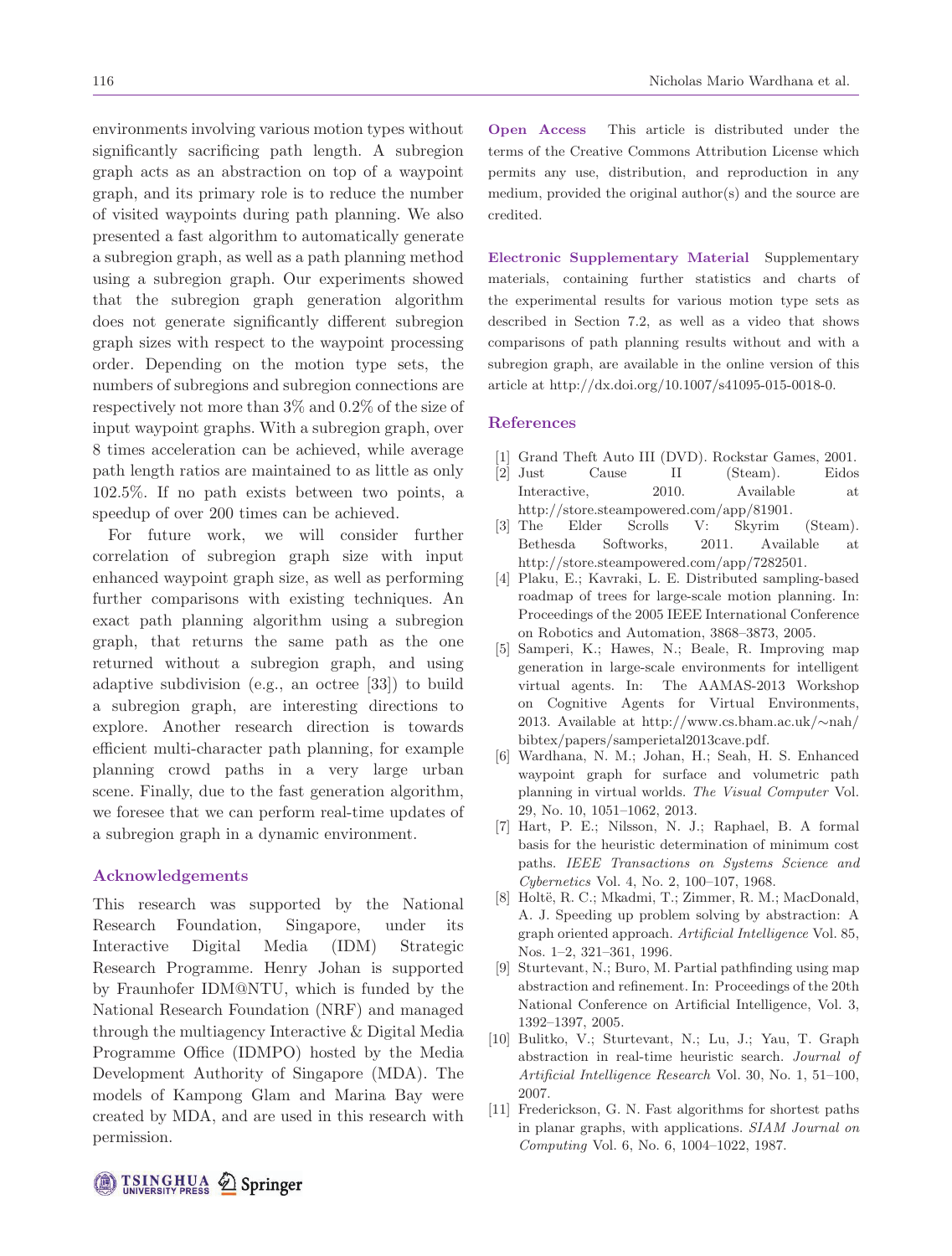- [12] Köhler, E.; Möhring, R. H.; Schilling, H. Acceleration of shortest path and constrained shortest path computation. Lecture Notes in Computer Science Vol. 3503, 126–138, 2005.
- [13] Wagner, D.; Willhalm, T. Geometric speedup techniques for finding shortest paths in large sparse graphs. Lecture Notes in Computer Science Vol. 2832, 776–787, 2003.
- [14] Hilger, M.; Köhler, E.; Möhring, R. H.; Schilling, H. Fast point-to-point shortest path computations with arc-flags. In: The Shortest Path Problem: Ninth DIMACS Implementation Challenge. Demetrescu, C.; Goldberg, A. V.; Johnson, D. S. Eds. American Mathematical Society, 41–72, 2009.
- [15] Lauther, U. An extremely fast, exact algorithm for finding shortest paths in static networks with geographical background. In: Geoinformation und Mobilität-von der Forschung zur praktischen Anwendung, Vol. 22, 219–230, 2004.
- [16] Möhring, R. H.; Schilling, H.; Schütz, B.; Wagner, D.; Willhalm, T. Partitioning graphs to speed up Dijkstra's algorithm. Lecture Notes in Computer Science Vol. 3503, 189–202, 2005.
- [17] Harabor, D.; Botea, A. Hierarchical path planning for multi-size agents in heterogeneous environments. In: IEEE Symposium on Computational Intelligence and Games, 258–265, 2008.
- [18] Mould, D.; Horsch, M. C. A hierarchical terrain representation for approximately shortest paths. Lecture Notes in Computer Science Vol. 3157, 104–113, 2004.
- [19] Gutman, R. J. Reach-based routing: A new approach to shortest path algorithms optimized for road networks. In: Proceedings of the 6th Workshop on Algorithm Engineering and Experiments and the First Workshop on Analytic Algorithmics and Combinatorics, 100–111, 2004.
- [20] Goldberg, A. V.; Kaplan, H.; Werneck, R. F. Reach for A\*: Efficient point-to-point shortest path algorithms. In: Proceedings of the Eighth Workshop on Algorithm Engineering and Experiments, 129–143, 2006.
- [21] Sanders, P.; Schultes, D. Highway hierarchies hasten exact shortest path queries. Lecture Notes in Computer Science Vol. 3669, 568–579, 2005.
- [22] Floyd, R. W. Algorithm 97: Shortest path. Communications of the ACM Vol. 5, No. 6, 345, 1962.
- [23] Warshall, S. A theorem on boolean matrices. Journal of the ACM Vol. 9, No. 1, 11–12, 1962.
- [24] Goldberg, A. V.; Harrelson, C. Computing the shortest path: A\* search meets graph theory. In: Proceedings of the Sixteenth Annual ACM-SIAM Symposium on Discrete Algorithms, 156–165, 2005.
- [25] Felner, A.; Sturtevant, N.; Schaeffer, J. Abstractionbased heuristics with true distance computations. In: Proceedings of the Eighth Symposium on Abstraction, Reformulation, and Approximation, 74–81, 2009.
- [26] Oliva, R.; Pelechano, N. NEOGEN: Near optimal generator of navigation meshes for 3D multi-layered environments. Computers  $\mathcal C$  Graphics Vol. 37, No. 5, 403–412, 2013.
- [27] Van Toll, W. G.; Cook IV, A. F.; Geraerts, R. Navigation meshes for realistic multi-layered environments. In: IEEE/RSJ International Conference on Intelligent Robots and Systems, 3526–3532, 2011.
- [28] Dijkstra, E. W. A note on two problems in connexion with graphs. Numerische Mathematik Vol. 1, No. 1, 269–271, 1959.
- [29] Pinter, M. Toward more realistic pathfinding. 2001. Available at http://www.gamasutra.com/features/ 20010314/pinter 01.htm.
- [30] Siek, J.; Lee, L.-Q.; Lumsdaine, A. The Boost Graph Library (BGL) (version 1.57). 2014. Available at http://www.boost.org/libs/graph/.
- [31] The OGRE Team. OGRE—Object-oriented Graphics Rendering Engine (version 1.7.3). 2011. Available at http://www.ogre3d.org/.
- [32] Wagner, D.; Willhalm, T. Speed-up techniques for shortest-path computations. Lecture Notes in Computer Science Vol. 4393, 23–36, 2007.
- [33] Garcia, F. M.; Kapadia, M.; Badler, N. I. GPUbased dynamic search on adaptive resolution grids. In: 2014 IEEE International Conference on Robotics and Automation, 1631–1638, 2014.



**Nicholas Mario Wardhana** currently a project officer in the MultiplAtform Game Innovation Centre (MAGIC), Nanyang Technological University (NTU), Singapore, as well as a doctoral student in the School of Computer Engineering, NTU. He previously received a Sarjana Teknik

degree in electrical engineering from Universitas Gadjah Mada (UGM), Yogyakarta, Indonesia, in 2007. His research interests include motion planning, computer graphics, and geometric computing.



**Henry Johan** is a senior research fellow in Fraunhofer IDM@NTU (Singapore). Previously he was a postdoctoral fellow in the Department of Complexity Science and Engineering at the University of Tokyo (Japan). Then, he joined the School of Computer Engineering at Nanyang Technological

University (Singapore) as an assistant professor. His research interests in computer graphics include rendering, animation, and shape retrieval. He received his B.S., M.S., and Ph.D. degrees in computer science from the University of Tokyo in 1999, 2001, and 2004, respectively.